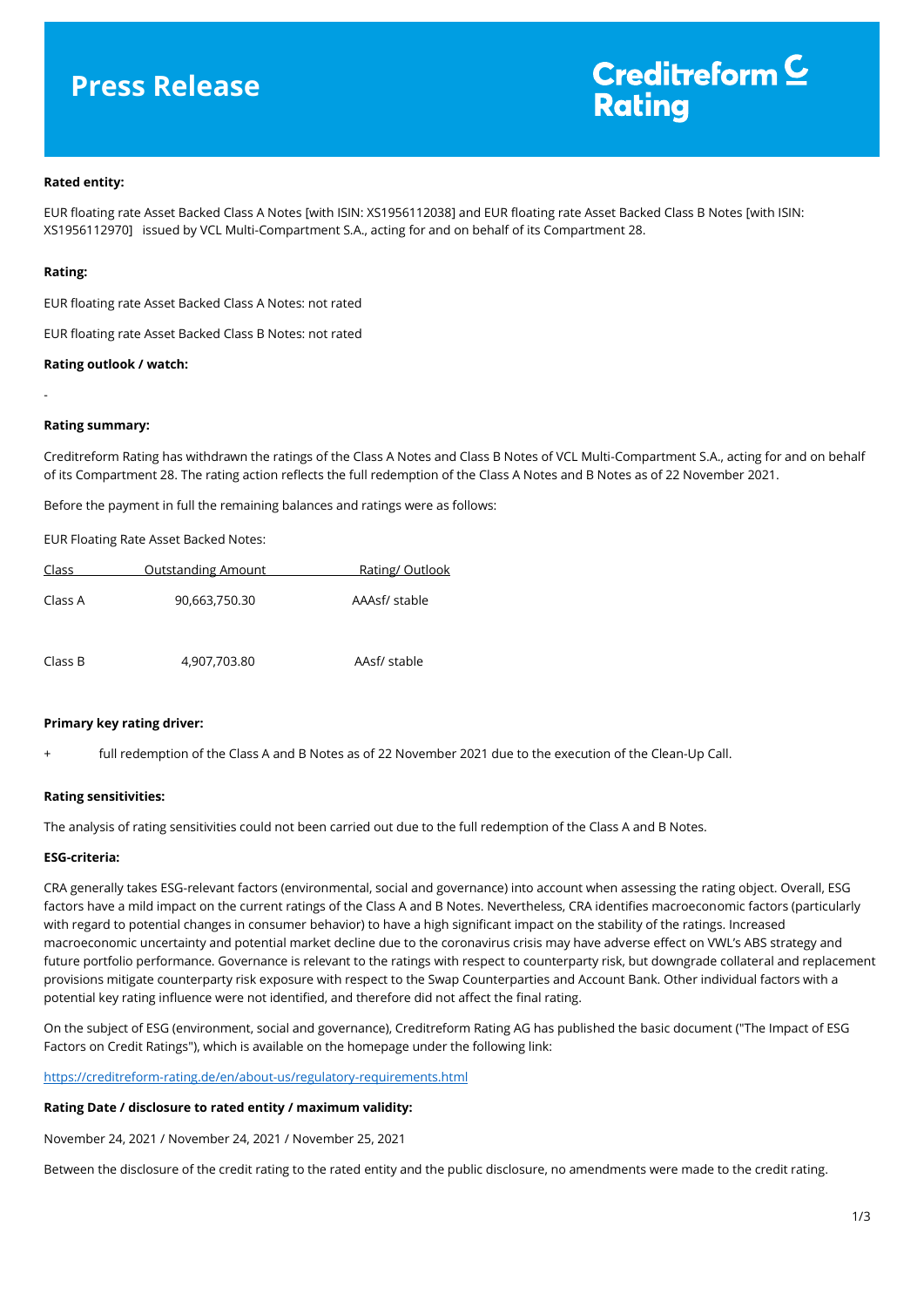# **Press Release**



### **Initial rating date / rating:**

April 23, 2019

EUR floating rate Asset Backed Class A Notes: AAA<sub>sf</sub>

EUR floating rate Asset Backed Class B Notes: AA-sf

### **Lead-analyst – position / Person approving (PAC):**

Stephan Giebler (Lead) – Senior Analyst

Philipp Beckmann (PAC) – Senior Analyst

### **Name & address of legal entity:**

Creditreform Rating AG, Europadamm 2-6, 41460 Neuss, Germany

#### **Status of solicitation:**

The rating is a solicited rating. The degree of participation was as follows:

With Rated Entity or Related Third Party Participation: Yes

With Access to Internal Documents: Yes

With Access to Management: Yes

#### **Rating methodology / Version / Date of application / Link:**

[Rating Criteria and Definitions, Version 1.3, January 2018](https://creditreform-rating.de/en/about-us/regulatory-requirements.html?file=files/content/downloads/Externes%20Rating/Regulatorische%20Anforderungen/EN/Ratingmethodiken%20EN/CRAG%20Rating%20Criteria%20and%20Definitions.pdf)

[Technical Documentation Portfolio Loss Distributions, Version 1.4, July 2018](https://creditreform-rating.de/en/about-us/regulatory-requirements.html?file=files/content/downloads/Externes%20Rating/Regulatorische%20Anforderungen/EN/Ratingmethodiken%20EN/Technical%20Documentation%20Portfolio%20Loss%20Distributions.pdf)

#### [Rating Methodology Auto ABS Securitizations, Version 1.4, July 2018](https://creditreform-rating.de/en/about-us/regulatory-requirements.html?file=files/content/downloads/Externes%20Rating/Regulatorische%20Anforderungen/EN/Ratingmethodiken%20EN/Rating%20Methodology%20Auto%20ABS%20Securitizations.pdf)

Information on the meaning of a rating category, definition of default and sensitivity analysis of relevant key rating assumptions can be found at "Creditreform Rating AG, Rating Criteria and Definitions".

[https://creditreform-rating.de/en/about-us/regulatory-requirements.html](https://www.creditreform-rating.de/en/about-us/regulatory-requirements.html)

### **Endorsement:**

Creditreform Rating did not endorse the rating according Article 4 (3), CRA-Regulation.

### **Regulatory requirements:**

In 2011 Creditreform Rating AG was registered within the European Union according to EU Regulation 1060/2009 (CRA-Regulation). Based on the registration Creditreform Rating AG (CRA) is allowed to issue credit ratings within the EU and is bound to comply with the provisions of the CRA-Regulation.

# Conflict of Interests

No conflicts of interest were identified during the rating process that might influence the analyses and judgements of the rating analysts involved or any other natural person whose services are placed at the disposal or under the control of Creditreform Rating AG and who are directly involved in credit rating activities or approving credit ratings and rating outlooks. In case of providing ancillary services to the rated entity, CRA will disclose all ancillary services in the credit rating report.

Rules on the Presentation of Credit Ratings and Rating Outlooks

The approval of credit ratings and rating outlooks follows our internal policies and procedures. In line with our policy "Rating Committee," all credit ratings and rating outlooks are approved by a rating committee based on the principle of unanimity. To prepare this credit rating, CRA has used following substantially material sources:

1. Transaction structure and participants